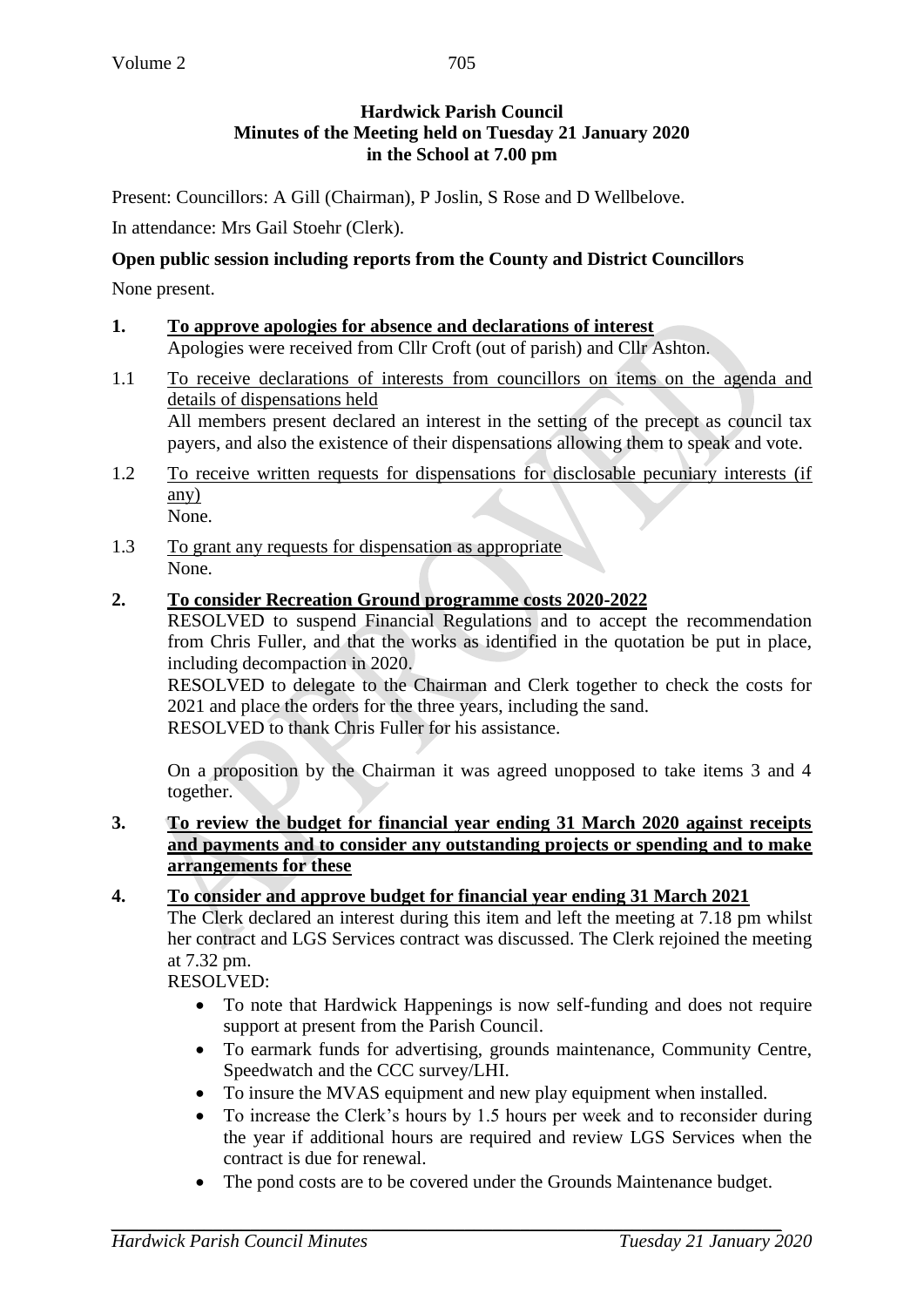The Community Centre heading is to be changed to Community Centre operating and fitting out costs.

The Special Projects heading was increased to £15,000.00 which would also cover Operation London Bridge. RESOLVED that the Chairman will publicise the special projects budget and Climate Change initiatives and also place an article in the Hardwick Happenings.

 To ask Toft Parish Council if it would be willing to pay £300 to purchase and own the Speedwatch camera.

Consideration was given to the email from Cllr Ashton and Hill regarding varying the S106 agreement for bus displays and whether these funds should be put towards traffic islands in St Neots Road. The variation will enable a contribution of £50,000. The cost of traffic islands in St Neots Road had been costed as a Privately Funding Highway Initiative as £72,450 plus there would be legal costs of £2,000 to pay. RESOLVED to pay the legal fees for reallocation of the S106 money for the bus displays into a fund for "traffic calming measures in Hardwick", to be used at a suitable time.

The Parish Council considered whether there should a budget included for the requested dropped kerb in the budget given that CCC had indicated the Parish Council would have to pay £500 for a survey to obtain a quotation. The Clerk advised that this was an agenda item at the meeting next week and the £500 could be met by the Council's general reserves.

Consideration was given to the costs of the proposed Millennium Way works including posts and siding up. The Clerk advised that this could be taken from the grounds maintenance budget if the Parish Council so decides.

The Millers Way, Footpath 6 resurfacing works will be an agenda item for the February meeting.

RESOLVED to note that the anticipated level of General Reserves would be high at the financial year end and to review this again in due course.

RESOLVED, having considered the request from HSSC regarding relocating the CCTV equipment and safe, that Cllr Rose should follow this up and assess anything else required, given that the lease states the premises must be kept available for use by the landlord for monthly meetings and that unrestricted use of the office area be allowed for the Parish Clerk's office, so the Parish Council wish it to remain.

RESOLVED that the budget be approved. (Prop PJ, 2nd AG, unanimous)

### **5. To set and demand the precept required for the Parish Council to balance its budget**

RESOLVED that there be no increase in the precept from the current year, noting that a number of new dwellings were expected during the year and to set and demand from South Cambridgeshire District Council the sum of £60,366.00, being the amount required by the Parish Council to balance its budget. (Prop PJ, 2nd AG, unanimous)

# **6. Closure of meeting**

Cllr Wellbelove gave his apologies for the next meeting. There was no further business and the meeting closed at 9.07 pm.